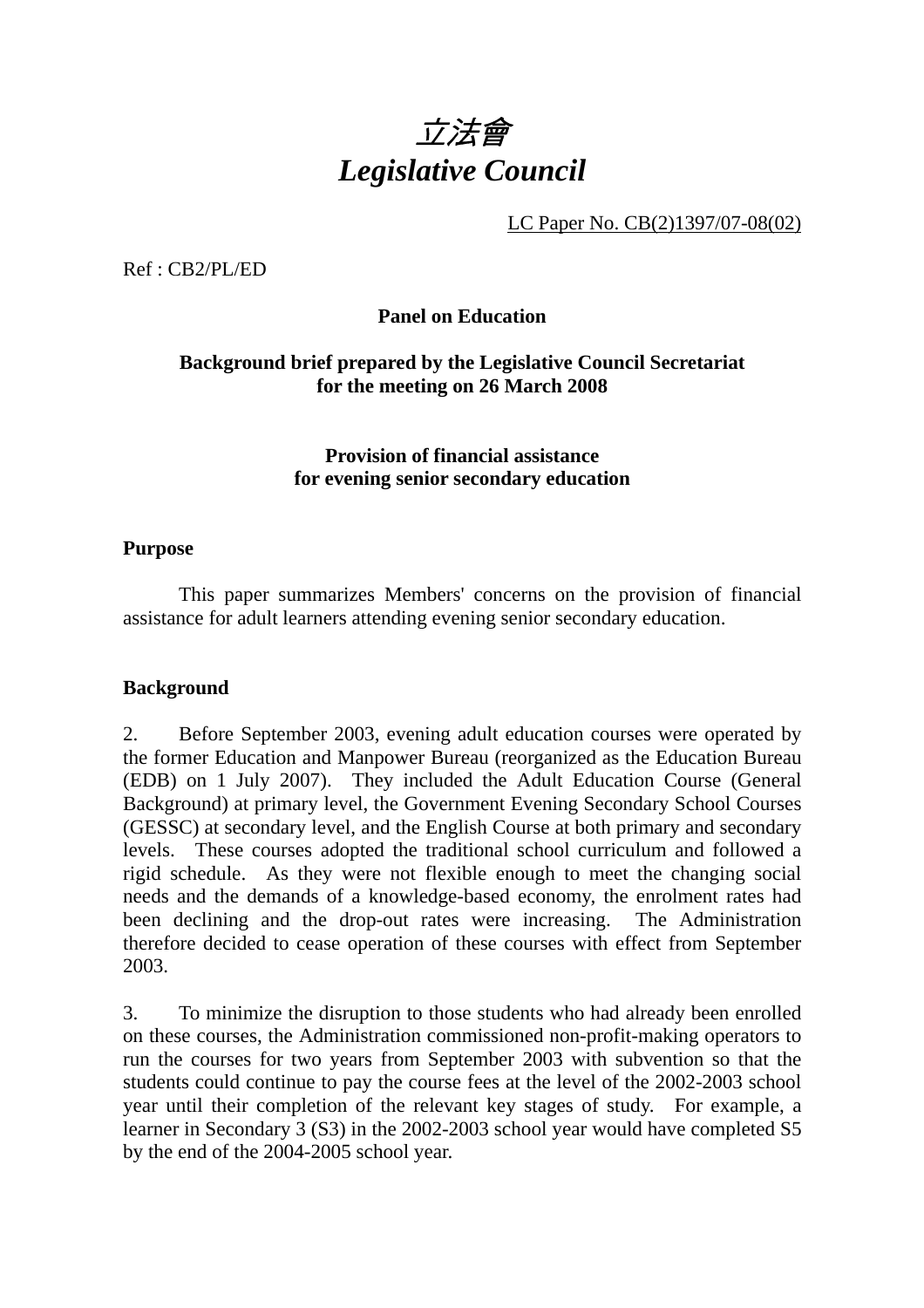## **Financial Assistance Scheme for Designated Evening Adult Education Courses**

4. Before the expiry of the service contract, the Administration proposed in April 2005 the introduction of a financial assistance scheme for evening senior secondary education (the Scheme) for three years from 2005-2006. The purpose of the Scheme was to provide an affordable pathway to facilitate adult learners to complete mainstream senior secondary education at designated centres. The course providers were non-profit-making and selected by EDB to ensure quality. Students aged 17 or above who attended these courses and fulfilled the following minimum attendance requirements were eligible for a basic subsidy of 30% of the course fees, regardless of their financial position -

- (i) at least 80% attendance; or
- (ii) at least 60% attendance plus an overall pass in the final examination; or
- (iii) at least 60% attendance plus inclusion of an exemption for the remaining 20% attendance to be proved by prescribed means including medical certificates or employers' certification of work commitment.

5. Adults fulfilling the above attendance requirements and passing the standard means test administered by the Student Financial Assistance Agency were eligible for full reimbursement of the course fees.

## **Members' concerns**

6. The Panel on Education discussed the Scheme at its meeting on 6 April 2005 before the Administration submitted its funding proposal to the Finance Committee. Members supported the Scheme but raised concern on a number of issues. Questions on the subject matter had also been raised at Council meetings and during the scrutiny of the Estimates of Expenditure of the Government of the Hong Kong Special Administrative Region (HKSAR) in the past two years. The concerns of members are summarized below.

## Mode of subsidy

7. Members noted with concern the substantial increase in tuition fees after the outsourcing of GESSC to non-profit-making service providers in September 2003, resulting in a significant decline in student enrolment. Members considered that in a knowledge-based economy, working adults who, for various reasons, had not attended or completed secondary education during their early ages should be provided with a second learning opportunity to enable their pursuit of higher education. As most adult learners attending evening courses came from low-income families, members requested the Administration to review the mode of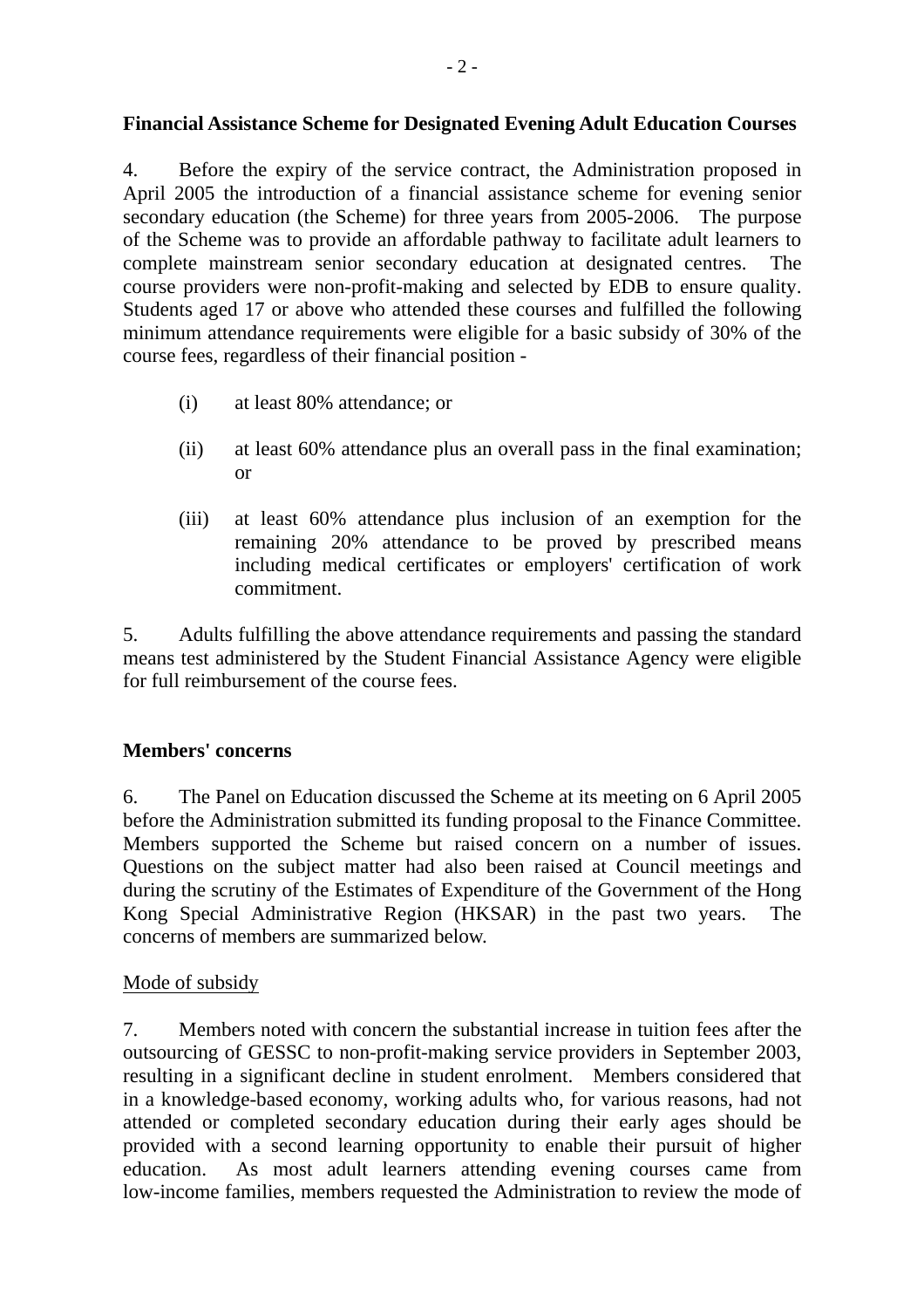subsidy under the Scheme. There was a suggestion that the mode of assistance should follow that for the previous GESSC, i.e. with the Administration subsidizing all the courses, and students being offered full or partial remission of the course fees. As at 2003-2004, the course fees were \$1,220 for S4 and S5, and \$1,620 for S6 per annum.

8. The Administration acknowledged a steady decline in the student enrolment of evening adult education courses from about 6 800 in the 2002-2003 school year to about 3 200 and 1 500 in the 2003-2004 and 2004-2005 school years respectively. However, the Administration pointed out that whether the continuing decline was merely a result of the outsourcing could not be ascertained. The merits and demerits of the outsourcing had to be assessed together with other education initiatives from a more comprehensive perspective. Contrary to the declining enrolment on evening adult education courses, the number of students taking other subvented courses, e.g. Project Yi Jin (PYJ), had increased in the 2004-2005 school year.

9. The Administration further pointed out that there were different subsidy schemes for adult learners of different backgrounds to pursue academic studies and vocational training. With the provision of nine-year free basic education as well as other training opportunities for adult learners, the Administration did not consider it appropriate to follow the previous subsidy model adopted for Government evening secondary schools. In the Administration's view, providing subsidy to adult learners direct would be more appropriate.

# Scope of the Scheme

10. Members considered it necessary to expand the scope of the Scheme to cover evening junior secondary courses. They were concerned that working adults and new immigrants aged 16 or above who did not have the opportunity to receive nine-year free basic education would not be eligible for enrolment on senior secondary courses, and could not benefit from the Scheme.

11. The Administration responded that with the provision of nine-year free education commencing from 1978, most adults were qualified for enrolment on senior secondary courses. Adults without the requisite qualification could pursue the basic education courses under the Adult Education Subvention Scheme (AESS) first. AESS was introduced in 1980 to subsidize non-governmental organizations to organize short and informal adult education programmes under particular purviews such as courses for improving basic literacy in Chinese, general education courses, retirement education courses, and special education courses for the physically or mentally handicapped adults, etc. For newly-arrived adults from the Mainland, they might go back to school if they were under 21 years of age, or attend PYJ or other self-financing or publicly-funded adult education programmes if they were over 21. In the Administration's view, adults over 21 would be better served by focusing on specific areas of competence that would prepare them for employment, rather than taking a traditional academic programme of studies. As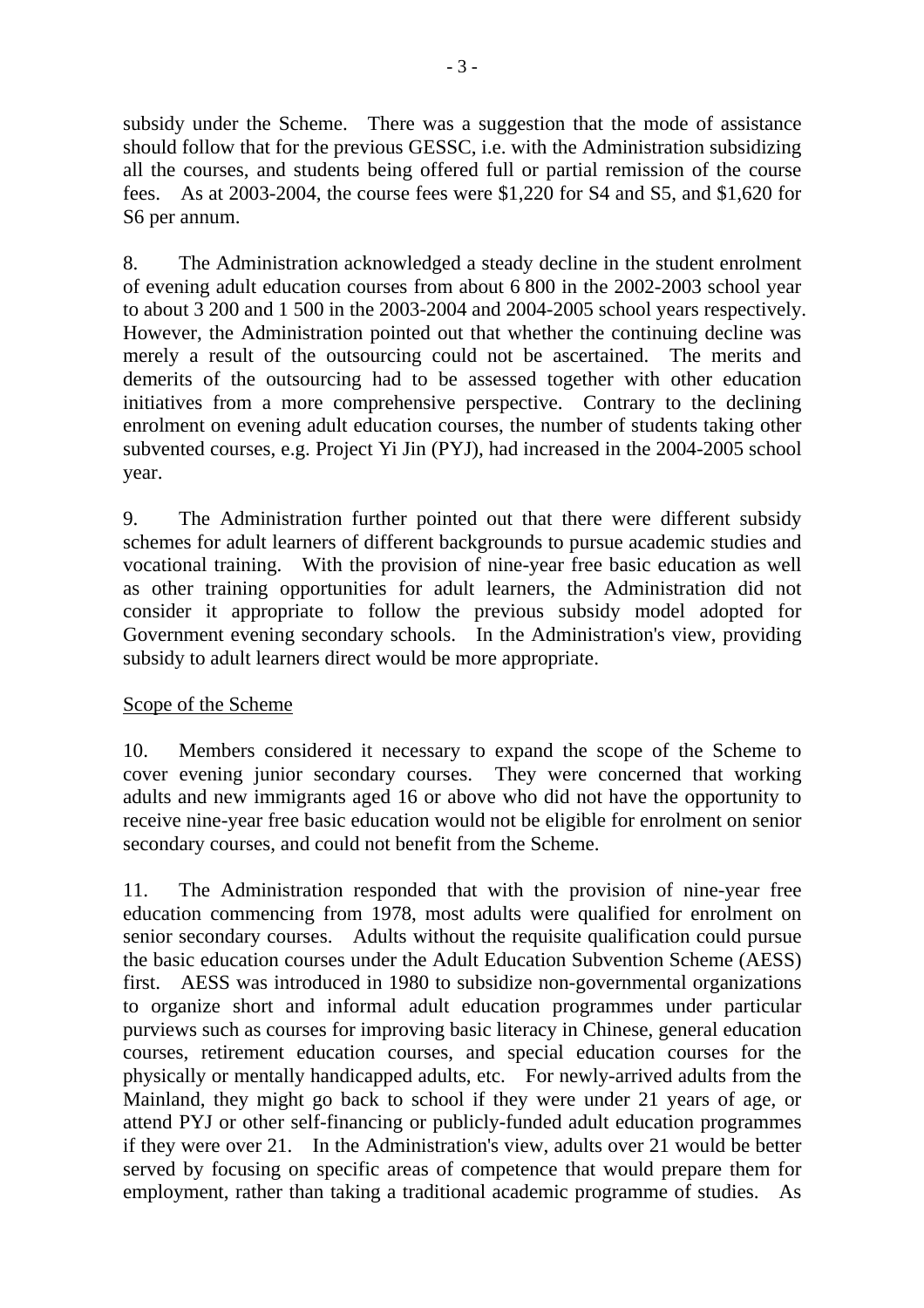the junior secondary curriculum and textbooks were designed for adolescents, they did not match with the needs and maturity of adult learners. The Administration considered it inappropriate to expand the Scheme to cover evening junior secondary courses.

12. Nevertheless, the Administration undertook to conduct a review in the 2007-2008 school year to assess the demand for and effectiveness of the Scheme, including its coverage and subsidy levels, with due regard to the potential impact of the proposed reform of the academic structure for senior secondary education and higher education, as well as the prevailing situation on continuing education.

#### Beneficiaries of the Scheme

13. During the scrutiny of the 2007-2008 Estimates of Expenditure of the HKSAR Government, members sought information on the details of the Scheme including the number of students enrolled on the courses covered by the Scheme, the number of adult learners receiving assistance, and the average amount of assistance provided per successful applicant. The information provided by the Administration is in **Appendix I**.

## **Relevant papers**

14. A list of the relevant papers on the Legislative Council website is in **Appendix II**.

Council Business Division 2 Legislative Council Secretariat 19 March 2008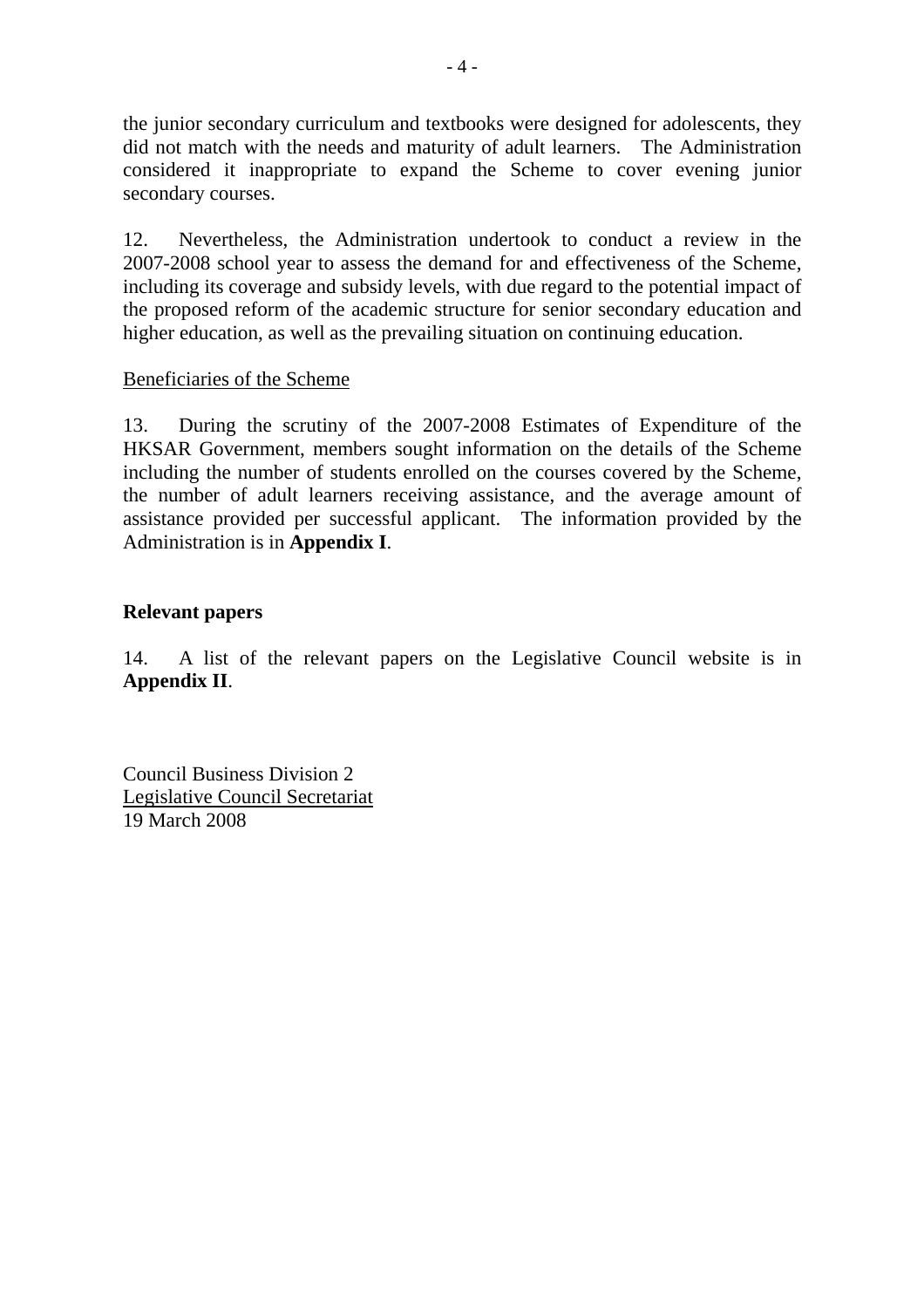# **Subsidy provided under the Financial Assistance Scheme for Designated Evening Adult Education Courses and student enrolment (as at 24 October 2007)**

|                                                                     | Year<br>2005-2006 | Year<br>2006-2007 |
|---------------------------------------------------------------------|-------------------|-------------------|
| Number of students enrolled on the courses<br>covered by the Scheme | 1 202             | 1 1 1 9           |
| Number of adult learners receiving<br>assistance                    | 608               | 569               |
| Average amount of subsidy per successful<br>applicant               | \$3,433           | #                 |

# Tuition fees are disbursed to eligible students on a reimbursement basis upon their completion of the courses. The average amount of financial assistance disbursed to each student in the 2006-2007 academic year was not yet available at the time of compilation of the information.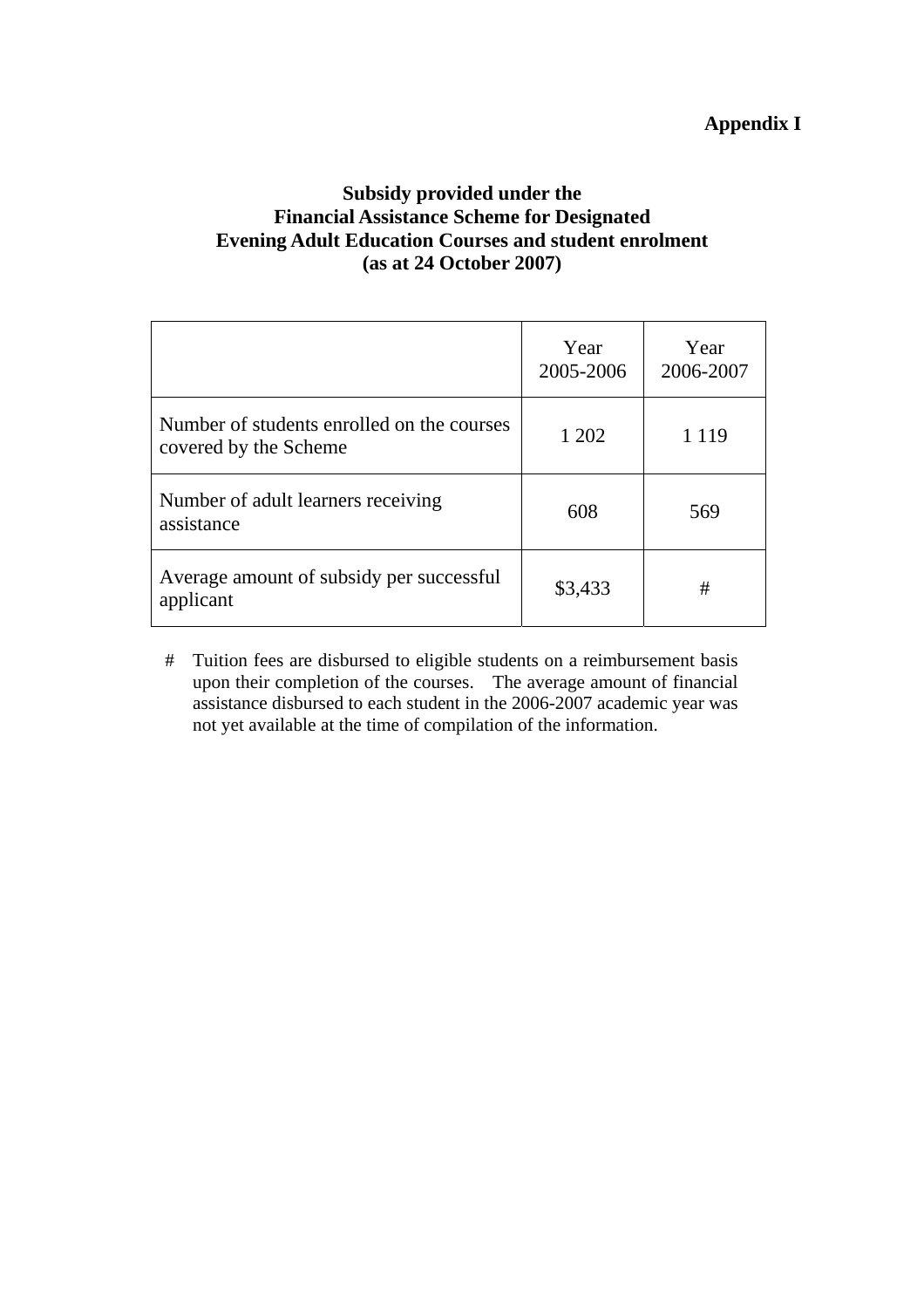# **Appendix II**

#### **Relevant papers on provision of financial assistance for evening senior secondary education**

| <b>Meeting</b>           | Date of meeting        | Paper                                                                                                                                                                                                                                                                            |
|--------------------------|------------------------|----------------------------------------------------------------------------------------------------------------------------------------------------------------------------------------------------------------------------------------------------------------------------------|
| Panel on Education       | 17.2.2003<br>(Item VI) | <b>Minutes</b><br>Agenda                                                                                                                                                                                                                                                         |
| <b>Finance Committee</b> | 26.3.2003              | <b>Administration's replies to</b><br>Members initial written questions<br>(Reply Serial Nos. EMB012,<br>EMB017, EMB038, EMB062 and<br><b>EMB076)</b><br><b>Administration's replies to</b><br>Members' supplementary written<br>questions (Reply Serial No.<br><b>S-EMB004)</b> |
| Panel on Education       | 7.4.2003<br>(Item I)   | <b>Minutes</b><br>Agenda                                                                                                                                                                                                                                                         |
| Panel on Education       | 28.4.2003<br>(Item V)  | <b>Minutes</b><br><b>Agenda</b>                                                                                                                                                                                                                                                  |
| <b>Finance Committee</b> | 1.4.2004               | <b>Administration's replies to</b><br><b>Members initial written questions</b><br>(Reply Serial Nos. EMB052 and<br><b>EMB054)</b>                                                                                                                                                |
| Legislative Council      | 2.2.2005               | <b>Official Record of Proceedings</b><br>Pages 31 - 41 (Question)                                                                                                                                                                                                                |
| Panel on Education       | 6.4.2005<br>(Item III) | <b>Minutes</b><br>Agenda<br>$CB(2)1344/04-05(01)$                                                                                                                                                                                                                                |
| <b>Finance Committee</b> | 12.4.2005              | <b>Administration's replies to</b><br>Members initial written questions<br>(Reply Serial No. EMB043)                                                                                                                                                                             |
| <b>Finance Committee</b> | 6.5.2005               | <b>Minutes</b><br>$FCR(2005-06)7$                                                                                                                                                                                                                                                |
| <b>Finance Committee</b> | 14.3.2006              | <b>Administration's replies to</b><br>Members initial written questions<br>(Reply Serial Nos. EMB058,<br>EMB076, EMB078 and EMB139)                                                                                                                                              |